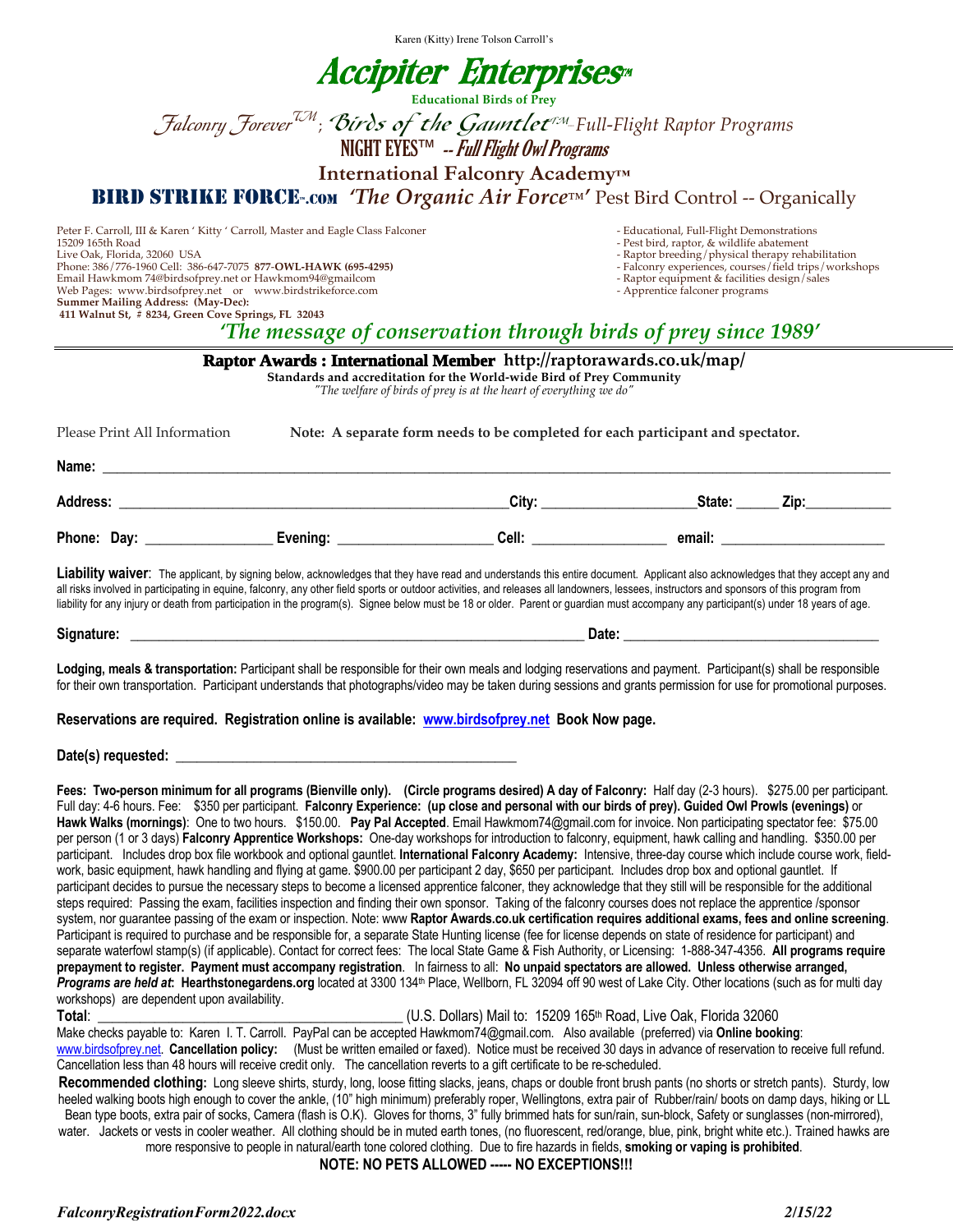Karen (Kitty) Irene Tolson Carroll'

# Accipiter Enterprises¤

**Educational Birds of Prey**

 $\mathcal J$ alconry Forever<sup>TM</sup>; **Birds of the Gauntlet<sup>rm</sup>-Full-Fli**ght Raptor Programs

NIGHT EYES™ -- Full Flight Owl Programs

**International Falconry Academy™**

**BIRD STRIKE FORCE-.com** *'The Organic Air Force™'* Pest Bird Control -- Organically

Peter F. Carroll, III & Karen ' Kitty ' Carroll, Master and Eagle Class Falconer - Peter - Educational, Full-Flight Demonstrations<br>15209 165th Road - Pest bird, raptor, & wildlife abatement 15209 165th Road - Pest bird, raptor, & wildlife abatement Phone: 386/776-1960 Cell: 386-647-7075 **877**-**OWL-HAWK (695-4295)** - Falconry experiences, courses/field trips/workshops Email Hawkmom 74@birdsofprey.net or Hawkmom94@gmail.com - Raptor equipment & facilities of the state of the state of the state of the state of the state of the state of the state of the state of the state of the state of t Web Pages: www.birdsofprey.net or www.birdstrikeforce.com **Summer Mailing Address: (May-Dec): 411 Walnut St, # 8234, Green Cove Springs, FL 32043**

- 
- Raptor breeding/physical therapy rehabilitation<br>- Falconry experiences, courses/field trips/workshops
- 
- 

*'The message of conservation through birds of prey since 1989'*

**Raptor Awards : International Member http://raptorawards.co.uk/map/**

**Standards and accreditation for the World-wide Bird of Prey Community**

*"The welfare of birds of prey is at the heart of everything we do"*

## *FAQs: Before you leave: Call & Confirm the Location and time of your Program*

Most start times are 7:30 (in the summer to avoid the heat of the day). No previous experience or prerequisites are needed for any of our experiences or classes.

There will be a classroom orientation on basic raptor handling and protocols prior to the experiences.

#### **Falconry and Owl experiences include holding and flying the birds to your gloved hand.**

#### **Dogs are NOT allowed. NO EXCEPTIONS. NO SMOKING, or VAPING.**

Proper attire, walking /active footwear with closed toes, outdoor tread are required in all of our classes. Boots that cover the ankles or 10 inches higher are strongly recommended. Full Brimmed hats (3 inch brim) are strongly recommended (**no ball caps**). Sun (non-mirrored) or Safely glasses (we can provide them per our insurance carrier).

Dress for the weather and for being outside. *"There is no bad weather, only incorrect clothing"- English Proverb*

No heels. No open toed shoes or sandals. No refunds for those who do not dress for the weather. Gift certificates are issued. See registration form for recommended attire.

Should rescheduling due to weather be necessary, we will contact you in advance. Please check your devices and messaging before leaving for any changes.

We do not allow unpaid spectators for any of our experiences/classes. Spectator fee (\$75.00) per program(s). In fairness to all: Only paid clients may be on premises.

Minors under 18 must have an adult in attendance (observer/spectator fee applies).

Full payment for each experience/class is due upon booking. Book online to reserve your date.

Cancellation must be made by email 48 hours prior to the scheduled class or fees may be forfeited. No refunds will be made. Converts to a gift certificate.

Gift certificates are available. No cash refund will be issued for unused gift certificates.

Birds are not machines. Like humans, birds may have 'off' days. While every effort is made to have the birds fit and ready to fly. We cannot guarantee the quality of flights as all birds fly and hunt as they do in the wild.

Students must at all times comply with the falconer's instructions and regulations. Failure to do so will result in immediate dismissal from the class with no refund.

Management makes every effort to complete the classes as described. But weather, the health and disposition of our raptors and other externals beyond our control may make this untenable. No refunds for situations beyond our control and reserves the right to cancel and event with short notice. We will reschedule classes and issue rain checks / gift certificates in the event of these conditions.

Venue, owners, contractors, employees or sponsors shall be under no liability whatsoever to a student for any loss, injury, damage while in class, regardless where the experience/class takes place, whether in respect of any negligent act or omission by the academy or employees.

Signed liability waiver(s) are required prior to participation in any activity.

### *FalconryRegistrationForm2022.docx 2/15/22*